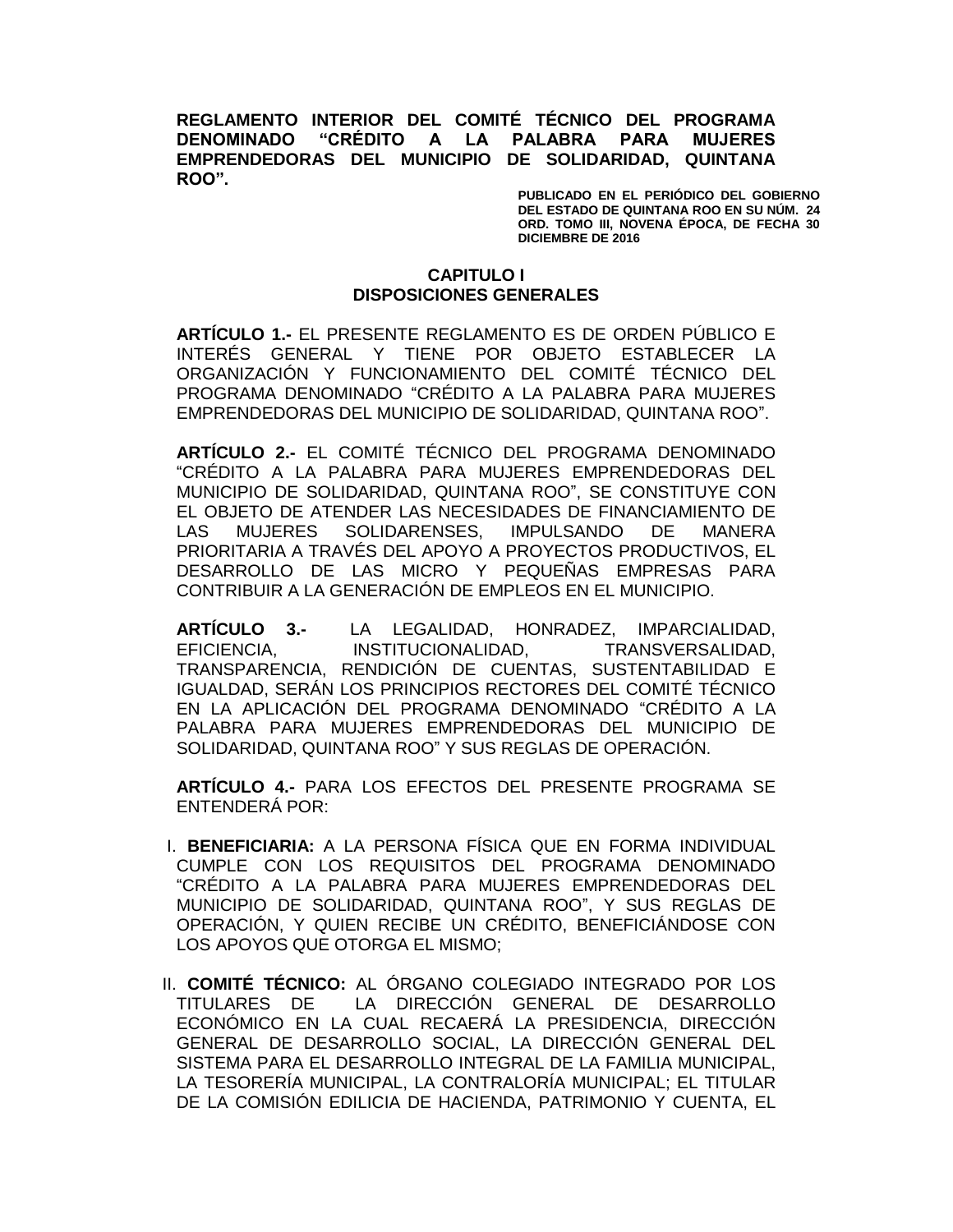TITULAR DE LA COMISIÓN EDILICIA DE DESARROLLO SOCIAL Y PARTICIPACIÓN CIUDADANA, EL TITULAR DE LA COMSIÓN EDILICIA DE IGUALDAD DE GÉNERO; EL TITULAR DE LA COMISIÓN EDILICIA DE INDUSTRIA, COMERCIO Y ASUNTOS AGROPECUARIOS;

- III. **JEFAS DE FAMILIA:** LAS MUJERES QUE TENGAN A SU CARGO HIJOS MENORES DE EDAD Y/O SEAN RESPONSABLES DIRECTOS DE ADULTOS MAYORES Y QUE SEAN LAS ÚNICAS PROVEEDORAS DEL SUSTENTO FAMILIAR;
- IV. **MICRONEGOCIO:** A LA UNIDAD ECONÓMICA INVOLUCRADA EN ACTIVIDADES RELACIONADAS CON LA PRODUCCIÓN, INDUSTRIALIZACIÓN, ELABORACIÓN Y COMERCIALIZACIÓN DE BIENES, PRODUCTOS Y SERVICIOS, REALIZÁNDOSE ESTAS ACTIVIDADES YA SEA EN LA VIVIENDA, EN UN LOCAL PROPIO O RENTADO, PUDIÉNDOSE REALIZAR LA ACTIVIDAD SIN NECESIDAD DE CONTAR CON UN LOCAL PARA ELLO;
- V. **CRÉDITOS:** A LOS FINANCIAMIENTOS QUE SE OTORGAN A LAS BENEFICIARIAS DEL PROGRAMA, PARA EL DESARROLLO DE UNA ACTIVIDAD PRODUCTIVA O PARA SOLVENTAR NECESIDADES PRIORITARIAS QUE GENEREN MEJORES CONDICIONES DE VIDA DE SUS FAMILIAS;
- VI. **PROGRAMA:** AL PROGRAMA DENOMINADO "CRÉDITO A LA PALABRA PARA MUJERES EMPRENDEDORAS DEL MUNICIPIO DE SOLIDARIDAD, QUINTANA ROO", Y SUS REGLAS DE OPERACIÓN;
- VII. **QUEBRANTO:** A LA NO RECUPERACIÓN DE UN CRÉDITO OTORGADO, GENERANDO UNA PÉRDIDA;
- VIII. **QUITAS**: A LA CONDONACIÓN DE UNA PORCIÓN DE INTERESES NORMALES O MORATORIOS Y DEL CAPITAL;
- IX. **TESORERÍA:** A LA TESORERÍA DEL AYUNTAMIENTO DE SOLIDARIDAD.

**ARTÍCULO 5.-** LA DIRECCIÓN GENERAL DE DESARROLLO ECONÓMICO, EN EL ÁMBITO DE SUS ATRIBUCIONES, IMPULSARÁ MECANISMOS DE CRÉDITOS A MUJERES DE BAJOS RECURSOS PARA MEJORAR EL INGRESO Y LA CALIDAD DE VIDA PERSONAL, FAMILIAR Y COMUNITARIA, IMPULSANDO DE MANERA PREFERENTE SU DESARROLLO COMO MICROEMPRESARIAS, ESTIMULANDO SUS HABILIDADES Y CAPACIDADES EN EL DESARROLLO DE ACTIVIDADES PRODUCTIVAS; SIENDO PRIORIDAD EN LA ATENCIÓN LAS MUJERES JEFAS DE FAMILIA.

# **CAPÍTULO II DE LAS ACCIONES ESTRATÉGICAS**

**ARTÍCULO 6.-** EL PROGRAMA, SE DESARROLLARÁ A TRAVÉS DE LAS LÍNEAS ESTRATÉGICAS SIGUIENTES: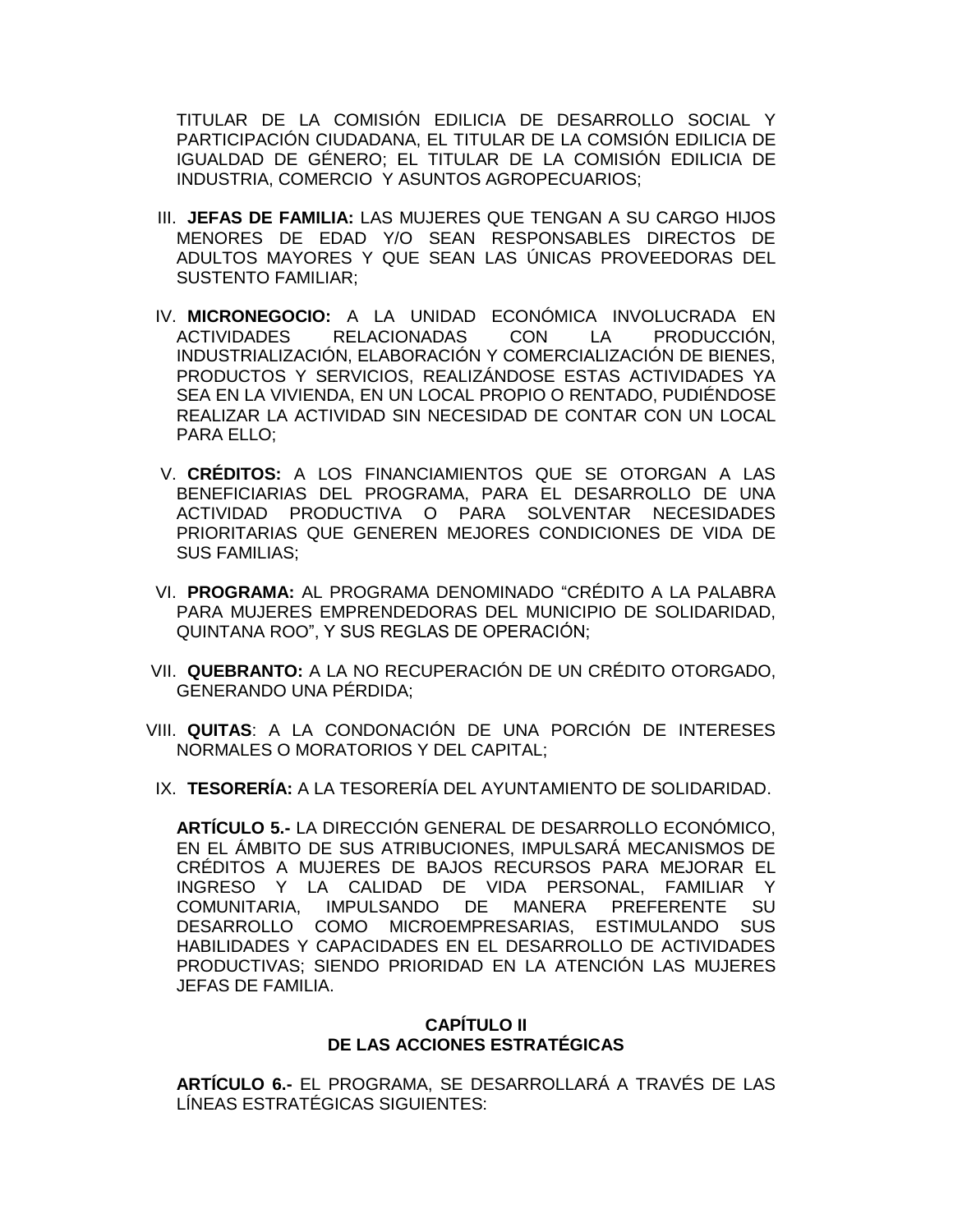- I. IMPULSAR EL USO EFICIENTE DE LOS RECURSOS FINANCIEROS, HUMANOS Y MATERIALES, ATENDIENDO MEDIANTE CRÉDITOS A UN SECTOR PRIORITARIO DE LA POBLACIÓN, ESPECÍFICAMENTE EL FEMENINO;
- II. PROMOVER LA INCORPORACIÓN DE LA MUJER A LA ECONOMÍA LOCAL Y ESTIMULAR LA GENERACIÓN DEL INGRESO Y LA ADMINISTRACIÓN DE RECURSOS EN UN SECTOR DE LA POBLACIÓN QUE CARECE DE ACCESO A LOS SERVICIOS DE AHORRO Y CRÉDITO POPULAR;
- III. ATENDER A LAS MUJERES JEFAS DE FAMILIA, MEDIANTE EL OTORGAMIENTO DE CRÉDITOS QUE LES PERMITAN INICIAR O CONTINUAR CON UN NEGOCIO PARA GENERAR MEJORES CONDICIONES DE VIDA A SUS FAMILIAS;
- IV. OTORGAR CRÉDITOS FORTALECIENDO LOS MICRONEGOCIOS ENCABEZADOS POR MUJERES, DE MANERA PRIORITARIA EN BENEFICIO DE QUIENES SEAN RESPONSABLES DIRECTAS DE SATISFACER LAS NECESIDADES FAMILIARES DE SUS HIJOS Y/O PADRES, IMPULSANDO SUS VOCACIONES PRODUCTIVAS, FOMENTANDO EL AUTOEMPLEO Y LA CREACIÓN DE EMPLEOS DIRECTOS Y PROMOVIENDO SU EMPODERAMIENTO ECONÓMICO, SOCIAL Y FAMILIAR;
- V. DESARROLLAR UNA CULTURA FINANCIERA IMPULSANDO EL DESARROLLO DE SUS MICROEMPRESAS Y EL MEJORAMIENTO DE SU NIVEL DE INGRESOS;
- VI. PROMOVER LA DIFUSIÓN DEL PROGRAMA A TRAVÉS DEL PERSONAL DESIGNADO POR EL AYUNTAMIENTO.

### **CAPITULO III DE LA OPERACIÓN DEL PROGRAMA**

**ARTÍCULO 7.-** EL CONTROL Y EVALUACIÓN DEL PROGRAMA ESTARÁ A CARGO DEL COMITÉ TÉCNICO LOS CUALES CONTARÁN CON VOZ Y VOTO.

CADA MIEMBRO DEL COMITÉ TÉCNICO PODRÁ NOMBRAR A UN SUPLENTE PARA QUE ASISTA EN SU REPRESENTACIÓN A LAS SESIONES DEL MISMO. LOS CARGOS EN EL COMITÉ TÉCNICO SON DE CARÁCTER HONORÍFICO.

**ARTÍCULO 8.-** EL COMITÉ TÉCNICO TENDRÁ LAS FACULTADES SIGUIENTES:

I. SUPERVISAR EL CUMPLIMIENTO DE LOS OBJETIVOS DEL PROGRAMA;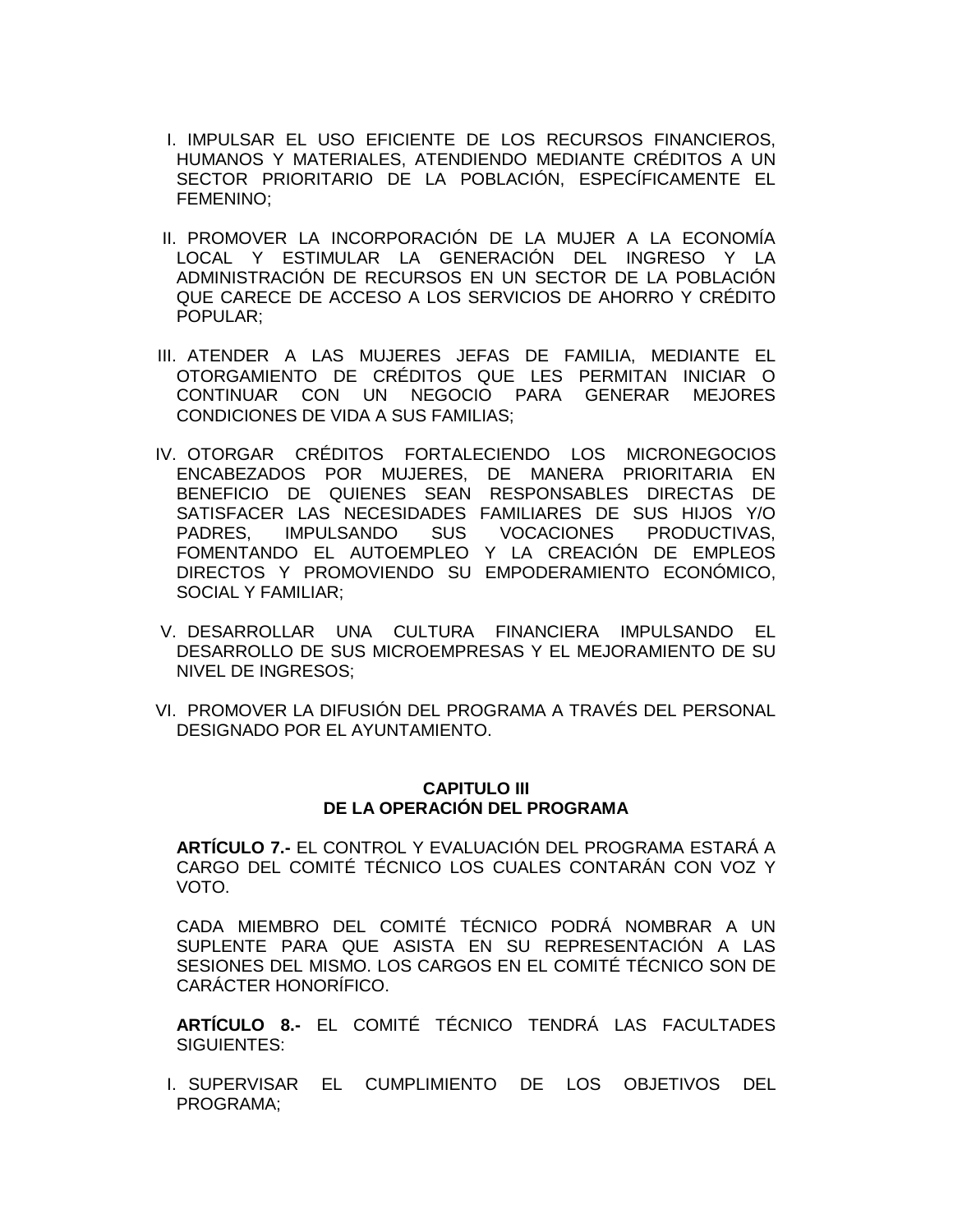- II. GARANTIZAR LA TRANSPARENCIA E IMPARCIALIDAD DE LA EJECUCIÓN DEL PROGRAMA;
- III. REVISAR Y EVALUAR LA INFORMACIÓN PERIÓDICA QUE SE PROPORCIONE RESPECTO DE LA OPERACIÓN DEL PROGRAMA Y LOS AVANCES DEL MISMO;
- IV. PROPONER, EN SU CASO, MODIFICACIONES A LAS REGLAS DE OPERACIÓN;
- V. AUTORIZAR LA IMPLEMENTACIÓN DEL PROGRAMA DE ACUERDO A LO SEÑALADO EN EL PROGRAMA Y LAS REGLAS DE OPERACIÓN;
- VI. CONOCER Y EN SU CASO RATIFICAR, CONFORME A LO ESTABLECIDO EN LAS REGLAS DE OPERACIÓN, EL FINANCIAMIENTO A LAS SOLICITUDES QUE PRESENTEN LAS MUJERES EN LO INDIVIDUAL;
- VII. AUTORIZAR EL QUEBRANTO DE LOS IMPORTES DE LOS CRÉDITOS EN LOS CUALES SE HAYAN AGOTADO LAS ACCIONES PARA LA RECUPERACIÓN O QUE LOS COSTOS DE RECUPERACIÓN REBASEN EL MONTO A RECUPERAR Y RESULTEN INCOBRABLES;
- VIII. EN LOS CRÉDITOS QUE ESTÉN DEBIDAMENTE JUSTIFICADOS, AUTORIZAR EXTENSIÓN DE PLAZO, SE REALICE LA CONDONACIÓN O QUITA DE INTERESES;
- IX. EL PLAZO MÁXIMO DE RESOLUCIÓN SOBRE EL OTORGAMIENTO SERÁ DE SIETE DÍAS HÁBILES.

**ARTÍCULO 9.-** LA DIRECCIÓN GENERAL DE DESARROLLO ECONÓMICO TENDRÁ A SU CARGO LA IMPLEMENTACIÓN DEL PROGRAMA Y SUS REGLAS DE OPERACIÓN; COORDINARÁ LAS ACCIONES A SU INTERIOR, ASÍ COMO LAS INTERINSTITUCIONALES CON LAS DEPENDENCIAS Y ENTIDADES, EN EL ÁMBITO DE SUS RESPECTIVAS COMPETENCIAS.

**ARTÍCULO 10.-** EL PROGRAMA SE SUJETARÁ A LOS LINEAMIENTOS DE SU CREACIÓN EXPEDIDOS POR EL H. AYUNTAMIENTO Y A LAS DIRECTRICES EXPEDIDAS POR LA TESORERÍA Y CONTRALORÍA MUNICIPALES SOBRE ASPECTOS ESPECÍFICOS INHERENTES A LA ESTRUCTURA PROGRAMÁTICA PRESUPUESTARIA, ASÍ COMO A LAS DEMÁS DISPOSICIONES NORMATIVAS APLICABLES.

**ARTÍCULO 11.-** EL PROGRAMA OPERARÁ CON LOS RECURSOS ASIGNADOS AL MISMO EN EL PRESUPUESTO DE EGRESOS DEL H. AYUNTAMIENTO DE SOLIDARIDAD, DEL EJERCICIO FISCAL QUE CORRESPONDA, ASÍ COMO LOS RECURSOS PROVENIENTES DE LA REVOLVENCIA PROPIA DEL PROGRAMA, MISMOS QUE SERÁN UTILIZADOS CON APEGO A LO QUE SE DISPONGA EN LAS REGLAS DE OPERACIÓN, Y DEMÁS DISPOSICIONES NORMATIVAS APLICABLES.